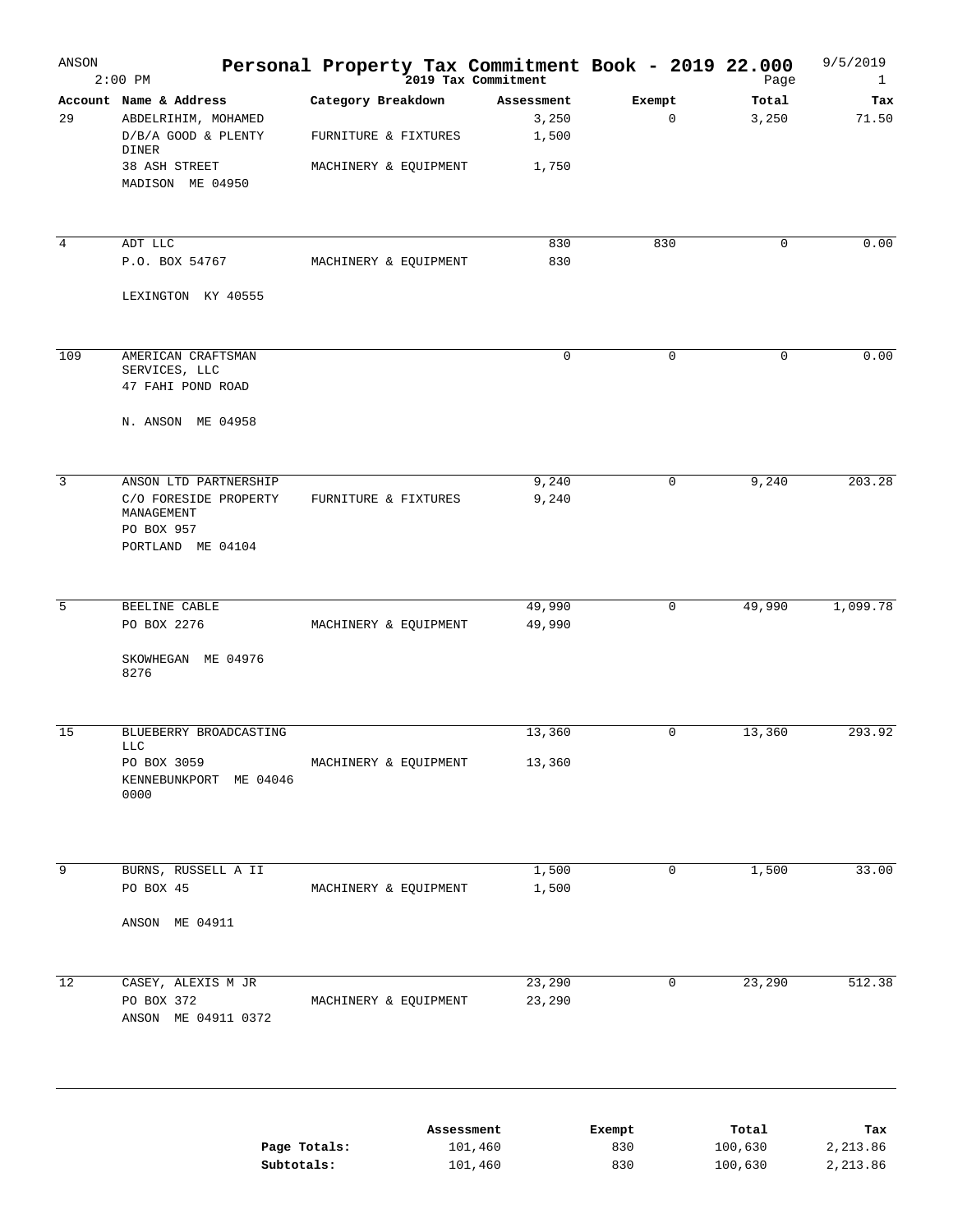| ANSON | $2:00$ PM                                                                                     | Personal Property Tax Commitment Book - 2019 22.000 | 2019 Tax Commitment |                       | Page           | 9/5/2019<br>2 |
|-------|-----------------------------------------------------------------------------------------------|-----------------------------------------------------|---------------------|-----------------------|----------------|---------------|
| 100   | Account Name & Address<br>COCA-COLA BOTT CO of NO<br>NE INC                                   | Category Breakdown                                  | Assessment<br>3,260 | Exempt<br>$\mathbf 0$ | Total<br>3,260 | Tax<br>71.72  |
|       | 1 EXECUTIVE PARK DR.,<br>STE 330<br>C/O PROPERTY TAX DEPT<br>BEDFORD NH 03110                 | MACHINERY & EQUIPMENT                               | 3,260               |                       |                |               |
| 17    | COUSINEAU WOOD<br>PRODUCTS, LLC                                                               |                                                     | 1,208,390           | 958,990               | 249,400        | 5,486.80      |
|       | PO BOX 58                                                                                     | FURNITURE & FIXTURES                                | 5,600               |                       |                |               |
|       |                                                                                               | MACHINERY & EQUIPMENT                               | 1,200,190           |                       |                |               |
|       | NORTH ANSON ME 04958<br>0058                                                                  | COMPUTER EQUIPMENT                                  | 2,600               |                       |                |               |
| 108   | CSC SERVICE WORKS, INC                                                                        |                                                     | 2,050               | 1,640                 | 410            | 9.02          |
|       | C/O RYAN TAX COMPLIANCE<br>SERV, LLC                                                          | FURNITURE & FIXTURES                                | 2,050               |                       |                |               |
|       | P.O. BOX 460049<br>HOUSTON TX 77056                                                           |                                                     |                     |                       |                |               |
| 103   | DE LAGE LANDEN FINAN<br>SERV INC                                                              |                                                     | 2,990               | 2,990                 | 0              | 0.00          |
|       | 111 OLD EAGLE SCHOOL<br>ROAD<br>WAYNE PA 19087                                                | COMPUTER EQUIPMENT                                  | 2,990               |                       |                |               |
| 21    |                                                                                               |                                                     |                     | $\mathbf 0$           | 2,040          | 44.88         |
|       | DIRECTV, LLC<br>ATTN PROPERTY TAX DEPT<br>1010 PINE, 9E-L-01<br>ST. LOUIS<br>MO 63101<br>0000 | MACHINERY & EQUIPMENT                               | 2,040<br>2,040      |                       |                |               |
| 24    | DISH NETWORK, LLC                                                                             |                                                     | 9,430               | 0                     | 9,430          | 207.46        |
|       | PO BOX 6623<br>ENGLEWOOD CO 80155                                                             | TELECOMMUNICATIONS                                  | 9,430               |                       |                |               |
| 27    | DISHNET SATELLITE<br>BROADBAND LLC                                                            |                                                     | 370                 | $\mathbf 0$           | 370            | 8.14          |
|       | PO BOX 6623<br>ENGLEWOOD CO 80155                                                             | COMPUTER EQUIPMENT                                  | 370                 |                       |                |               |

|              | Assessment | Exempt  | Total   | Tax      |
|--------------|------------|---------|---------|----------|
| Page Totals: | 1,228,530  | 963,620 | 264,910 | 5,828.02 |
| Subtotals:   | 1,329,990  | 964,450 | 365,540 | 8,041.88 |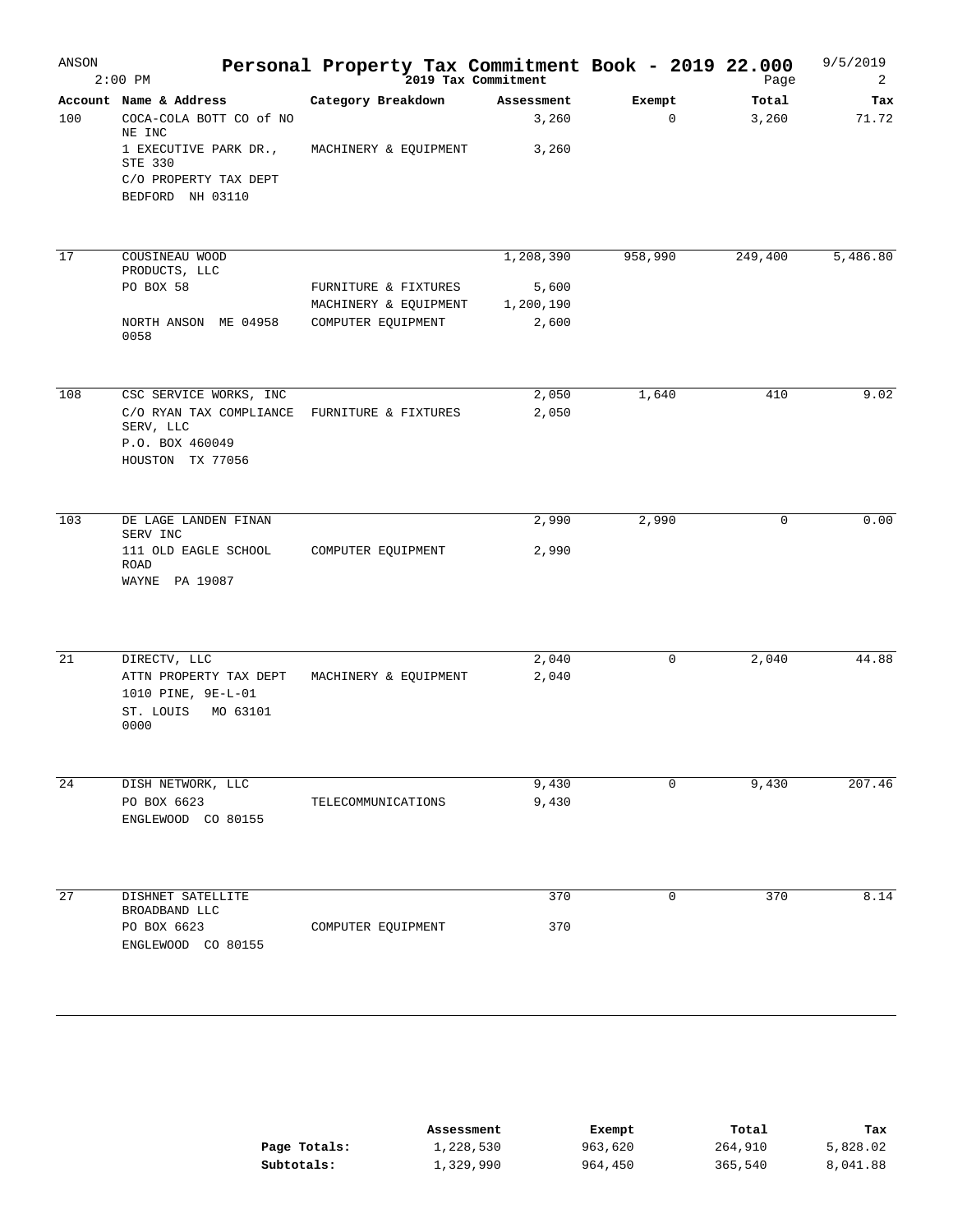| ANSON | $2:00$ PM                                                                                                                         | Personal Property Tax Commitment Book - 2019 22.000 | 2019 Tax Commitment                  |             | Page               | 9/5/2019<br>3     |
|-------|-----------------------------------------------------------------------------------------------------------------------------------|-----------------------------------------------------|--------------------------------------|-------------|--------------------|-------------------|
| 38    | Account Name & Address<br>EAGLE CREEK MADISON<br>HYDRO, LLC<br>65 MADISON AVE<br>SUITE 500<br>MORRISTOWN NJ 07960                 | Category Breakdown<br>MACHINERY & EQUIPMENT         | Assessment<br>6,120,000<br>6,120,000 | Exempt<br>0 | Total<br>6,120,000 | Tax<br>134,640.00 |
| 28    | EDUCATION NETWORKS OF<br>AMERICA<br>618 Grassmere Park<br>Suite 12<br>NASHVILLE TN 37211                                          | COMPUTER EQUIPMENT                                  | 1,670<br>1,670                       | 0           | 1,670              | 36.74             |
| 25    | EVERETT, STEVEN A<br>ANSON COIN-A-MATIC<br>LAUNDRY<br>PO BOX 198<br>ANSON ME 04911 0198                                           | MACHINERY & EQUIPMENT                               | 18,650<br>18,650                     | 0           | 18,650             | 410.30            |
| 102   | FARM CREDIT LEASING<br>SERVICE CORP<br>TAX DEPTARTMENT<br>6340 S FIDDLERS GREEN<br><b>CIRCLE</b><br>GREENWOOD VILLAGE CO<br>80111 | MACHINERY & EQUIPMENT                               | 136,860<br>136,860                   | 136,860     | $\mathbf 0$        | 0.00              |
| 107   | FLEETMATICS USA, LLC<br>P.O. BOX 2749<br>ADDISON TX 75001                                                                         | COMPUTER EQUIPMENT                                  | 1,910<br>1,910                       | 0           | 1,910              | 42.02             |
| 92    | GRAYHAWK LEASING, LLC<br>ATTN: TAX DEPT. 3A-300<br>PO BOX 660937<br>DALLAS TX 75266 0937                                          | MACHINERY & EQUIPMENT                               | 2,640<br>2,640                       | 0           | 2,640              | 58.08             |
| 31    | HUGHES NETWORK SYSTEMS,<br>LLC<br>C/O RYAN TAX COMPLIANCE<br>SVCS, LLC<br>PO BOX 460049<br>HOUSTON TX 77056                       | MACHINERY & EQUIPMENT                               | 4,760<br>4,760                       | 0           | 4,760              | 104.72            |

|              | Assessment | Exempt    | Total     | Tax        |
|--------------|------------|-----------|-----------|------------|
| Page Totals: | 6,286,490  | 136,860   | 6,149,630 | 135,291.86 |
| Subtotals:   | 7,616,480  | 1,101,310 | 6,515,170 | 143,333.74 |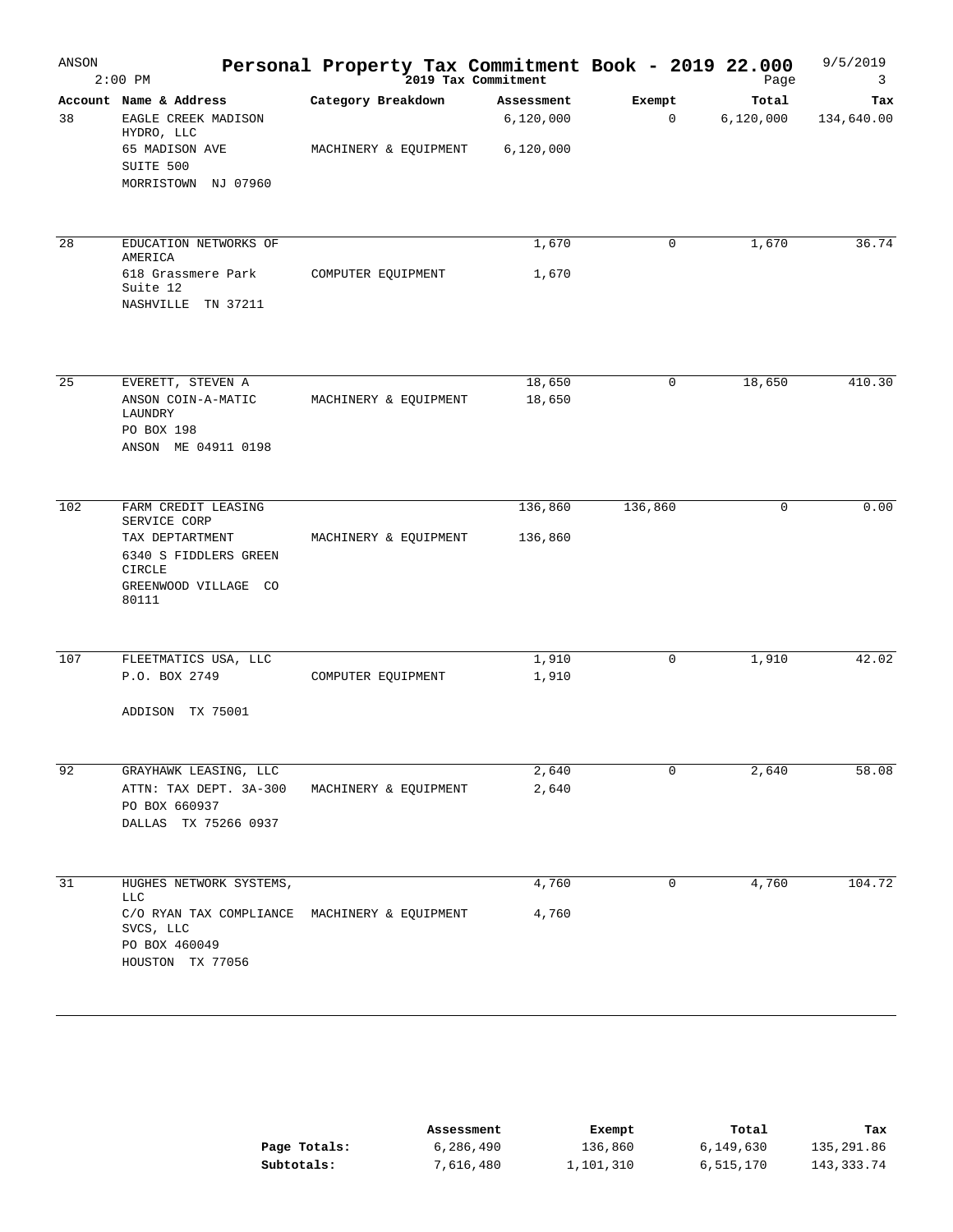| ANSON | $2:00$ PM                                                                                                                 |                                               |            | Personal Property Tax Commitment Book - 2019 22.000<br><sup>2019</sup> Tax Commitment |                       | Page             | 9/5/2019<br>4   |
|-------|---------------------------------------------------------------------------------------------------------------------------|-----------------------------------------------|------------|---------------------------------------------------------------------------------------|-----------------------|------------------|-----------------|
| 32    | Account Name & Address<br>JEWELL, DAVID E &<br>CHRISTINE A<br>AMY LYNN'S FAST FOOD<br>19 JOHN ST<br>MADISON ME 04950 0000 | Category Breakdown<br>MACHINERY & EQUIPMENT   |            | Assessment<br>5,500<br>5,500                                                          | Exempt<br>$\mathbf 0$ | Total<br>5,500   | Tax<br>121.00   |
|       |                                                                                                                           |                                               |            |                                                                                       |                       |                  |                 |
| 33    | JORDAN COLLISION<br>REPAIR, INC<br>C/O MARK JORDAN<br>PO BOX 308                                                          | MACHINERY & EQUIPMENT                         |            | 5,370<br>5,370                                                                        | 0                     | 5,370            | 118.14          |
|       | ANSON ME 04911 0308                                                                                                       |                                               |            |                                                                                       |                       |                  |                 |
| 55    | KNIGHTS, NORA<br>PO BOX 402<br>ANSON ME 04911 0402                                                                        | MACHINERY & EQUIPMENT                         |            | 1,540<br>1,540                                                                        | $\mathbf 0$           | 1,540            | 33.88           |
|       | 55 MAIN ST                                                                                                                |                                               |            |                                                                                       |                       |                  |                 |
| 35    | LLOYD, MERLE L & SONS,<br><b>INC</b>                                                                                      |                                               |            | 343,550                                                                               | 185,000               | 158,550          | 3,488.10        |
|       | PO BOX 421<br>ANSON ME 04911                                                                                              | FURNITURE & FIXTURES<br>MACHINERY & EQUIPMENT |            | 2,500<br>341,050                                                                      |                       |                  |                 |
|       |                                                                                                                           |                                               |            |                                                                                       |                       |                  |                 |
| 6     | LUCE, ARNOLD & ELAINE<br>D/B/A LUCE'S MEATS<br>54 SUGAR MAPLE DR<br>ANSON ME 04911 0000                                   | MACHINERY & EQUIPMENT                         |            | 10,000<br>10,000                                                                      | 0                     | 10,000           | 220.00          |
| 36    | LUCE, ARNOLD P                                                                                                            |                                               |            | 7,500                                                                                 | $\mathbf 0$           | 7,500            | 165.00          |
|       | 54 SUGAR MAPLE DRIVE<br>ANSON ME 04911                                                                                    | MACHINERY & EQUIPMENT                         |            | 7,500                                                                                 |                       |                  |                 |
| 37    | MAINE FIBER COMPANY,                                                                                                      |                                               |            | 3,440                                                                                 | 0                     | 3,440            | 75.68           |
|       | LLC<br>465 CONGRESS ST SUITE<br>701<br>PORTLAND ME 04101 3574                                                             | MACHINERY & EQUIPMENT                         |            | 3,440                                                                                 |                       |                  |                 |
|       |                                                                                                                           |                                               |            |                                                                                       |                       |                  |                 |
| 39    | MANZER, BRUCE A<br>32 BARTON HILL ROAD                                                                                    | MACHINERY & EQUIPMENT                         |            | 25,720<br>25,720                                                                      | 0                     | 25,720           | 565.84          |
|       | ANSON ME 04911                                                                                                            |                                               |            |                                                                                       |                       |                  |                 |
|       |                                                                                                                           | Page Totals:                                  | Assessment | 402,620                                                                               | Exempt<br>185,000     | Total<br>217,620 | Tax<br>4,787.64 |
|       | Subtotals:                                                                                                                |                                               | 8,019,100  |                                                                                       | 1,286,310             | 6,732,790        | 148, 121.38     |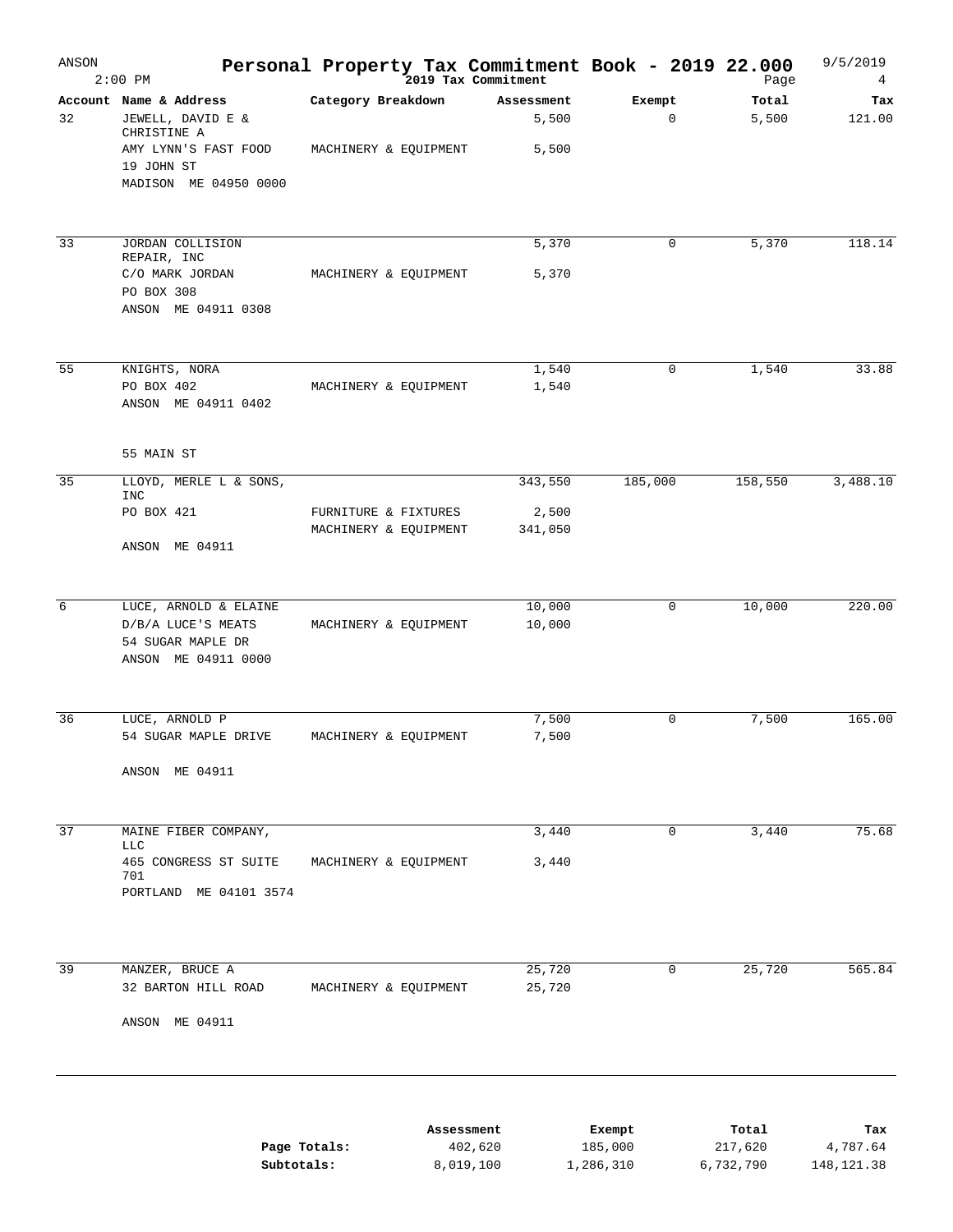| ANSON | $2:00$ PM                                | Personal Property Tax Commitment Book - 2019 22.000 |                        |                      | Page                 | 9/5/2019<br>5           |
|-------|------------------------------------------|-----------------------------------------------------|------------------------|----------------------|----------------------|-------------------------|
|       | Account Name & Address                   | Category Breakdown                                  | Assessment             | Exempt               | Total                | Tax                     |
| 40    | MANZER, CHARLES A                        |                                                     | 1,500                  | 0                    | 1,500                | 33.00                   |
|       | 119 QUINCY WOOD ROAD                     | MACHINERY & EQUIPMENT                               | 1,500                  |                      |                      |                         |
|       | ANSON ME 04911                           |                                                     |                        |                      |                      |                         |
| 41    | MATTINGLY PRODUCTS<br>COMPANY            |                                                     | 1,353,050              | 843,050              | 510,000              | 11,220.00               |
|       | PO BOX 105                               | MACHINERY & EQUIPMENT                               | 1,353,050              |                      |                      |                         |
|       | NORTH ANSON ME 04958<br>0105             |                                                     |                        |                      |                      |                         |
|       | 25 SOLON RD                              |                                                     |                        |                      |                      |                         |
| 43    | MD CONSTRUCTION                          |                                                     | 1,400                  | $\mathbf 0$          | 1,400                | 30.80                   |
|       | MURRAY/DAIGLE                            | MACHINERY & EQUIPMENT                               | 1,400                  |                      |                      |                         |
|       | PO BOX 284<br>MADISON ME 04950 0284      |                                                     |                        |                      |                      |                         |
| 45    | MELLOWS, HENRY R., SR &<br>SHIRLEY A     |                                                     | 12,850                 | 0                    | 12,850               | 282.70                  |
|       | 209 PEASE HILL RD                        | MACHINERY & EQUIPMENT                               | 12,850                 |                      |                      |                         |
|       | ANSON ME 04911 0000                      |                                                     |                        |                      |                      |                         |
| 50    | MOORE, WILLIAM L &                       |                                                     | 50,000                 | $\mathbf 0$          | 50,000               | 1,100.00                |
|       | HELEN A<br>302 WEST MILLS RD             | MACHINERY & EQUIPMENT                               | 50,000                 |                      |                      |                         |
|       | ANSON ME 04911 0000                      |                                                     |                        |                      |                      |                         |
|       |                                          |                                                     |                        |                      |                      |                         |
| 52    | NELSON, BRETT K                          |                                                     | 4,250                  | $\mathbf 0$          | 4,250                | 93.50                   |
|       | 562 HORSEBACK ROAD                       | MACHINERY & EQUIPMENT                               | 4,250                  |                      |                      |                         |
|       | ANSON ME 04911                           |                                                     |                        |                      |                      |                         |
| 53    | NELSON, BYRON E                          |                                                     | 5,000                  | $\mathbf 0$          | 5,000                | 110.00                  |
|       | PO BOX 178                               | MACHINERY & EQUIPMENT                               | 5,000                  |                      |                      |                         |
|       | MADISON ME 04950                         |                                                     |                        |                      |                      |                         |
|       |                                          |                                                     |                        |                      |                      |                         |
| 57    | NORTH ANSON ELECTRIC<br>TURNER, GERALD H | FURNITURE & FIXTURES                                | 1,300<br>130           | 0                    | 1,300                | 28.60                   |
|       | PO BOX 35                                | MACHINERY & EQUIPMENT                               | 1,170                  |                      |                      |                         |
|       | NORTH ANSON ME 04958<br>0035             |                                                     |                        |                      |                      |                         |
|       |                                          |                                                     |                        |                      |                      |                         |
|       |                                          |                                                     | Assessment             | Exempt               | Total                | Tax                     |
|       | Page Totals:<br>Subtotals:               |                                                     | 1,429,350<br>9,448,450 | 843,050<br>2,129,360 | 586,300<br>7,319,090 | 12,898.60<br>161,019.98 |
|       |                                          |                                                     |                        |                      |                      |                         |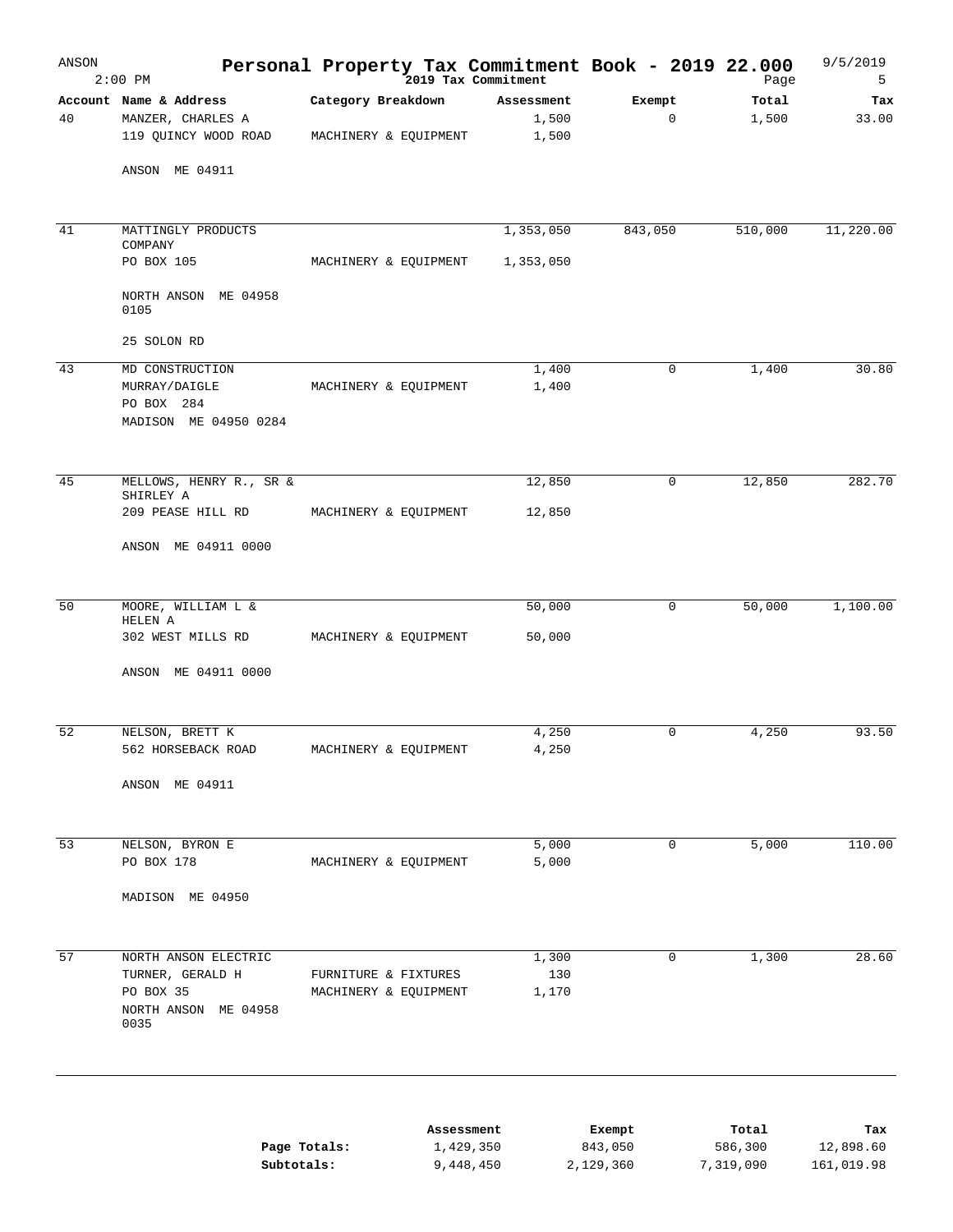| ANSON | $2:00$ PM                                                                                                       | Personal Property Tax Commitment Book - 2019 22.000 | 2019 Tax Commitment                |                              | Page                          | 9/5/2019<br>6                 |
|-------|-----------------------------------------------------------------------------------------------------------------|-----------------------------------------------------|------------------------------------|------------------------------|-------------------------------|-------------------------------|
| 56    | Account Name & Address<br>NORTH ANSON LAUNDROMAT<br>C/O VALARIE PINKHAM<br>131 SMITH RD<br>ANSON ME 04911 0000  | Category Breakdown<br>MACHINERY & EQUIPMENT         | Assessment<br>10,750<br>10,750     | Exempt<br>$\mathbf 0$        | Total<br>10,750               | Tax<br>236.50                 |
| 59    | NORTH ANSON MACHINE CO<br>EDWIN HATHEWAY<br>PO BOX 306<br>NORTH ANSON ME 04958<br>0306                          | MACHINERY & EQUIPMENT                               | 6,930<br>6,930                     | $\mathbf 0$                  | 6,930                         | 152.46                        |
| 30    | PINKHAM, SAMUEL &<br>VALARIE<br>D/B/A PINKHAM'S ELM<br>STREET MARKET<br>131 SMITH RD<br>ANSON ME 04911 0000     | MACHINERY & EQUIPMENT                               | 7,150<br>7,150                     | 0                            | 7,150                         | 157.30                        |
| 101   | PROG LEASING, LLC<br>C/O RAYN TAX<br>P.O. BOX 4900 DEPT 500<br>SCOTTSDALE AZ 85261                              | FURNITURE & FIXTURES                                | 1,570<br>1,570                     | 1,570                        | $\mathbf 0$                   | 0.00                          |
| 69    | SCIENTIFIC GAMES INT'L,<br><b>INC</b><br>C/O RYAN, LLC<br>PO BOX 4900 - DEPT 315<br>SCOTTSDALE AZ 85261<br>4900 | COMPUTER EQUIPMENT                                  | 1,340<br>1,340                     | $\mathbf 0$                  | 1,340                         | 29.48                         |
| 74    | SOMERSET TELEPHONE CO<br>525 JUNCTION ROAD<br>MADISON WI 53717                                                  | MACHINERY & EQUIPMENT                               | 373,800<br>373,800                 | $\mathbf 0$                  | 373,800                       | 8,223.60                      |
| 73    | SPOONER, DEREK L<br>418 RIVER ROAD<br>NORTH ANSON ME 04958                                                      | MACHINERY & EQUIPMENT                               | 16,580<br>16,580                   | 0                            | 16,580                        | 364.76                        |
| 46    | TIAA COMMERCIAL<br>FINANCE, INC.<br>630 N. CENTRAL EXPWY,<br>STE A<br>PLANO<br>TX 75074                         | MACHINERY & EQUIPMENT                               | 3,550<br>3,550                     | 3,550                        | 0                             | 0.00                          |
|       | Page Totals:<br>Subtotals:                                                                                      |                                                     | Assessment<br>421,670<br>9,870,120 | Exempt<br>5,120<br>2,134,480 | Total<br>416,550<br>7,735,640 | Tax<br>9,164.10<br>170,184.08 |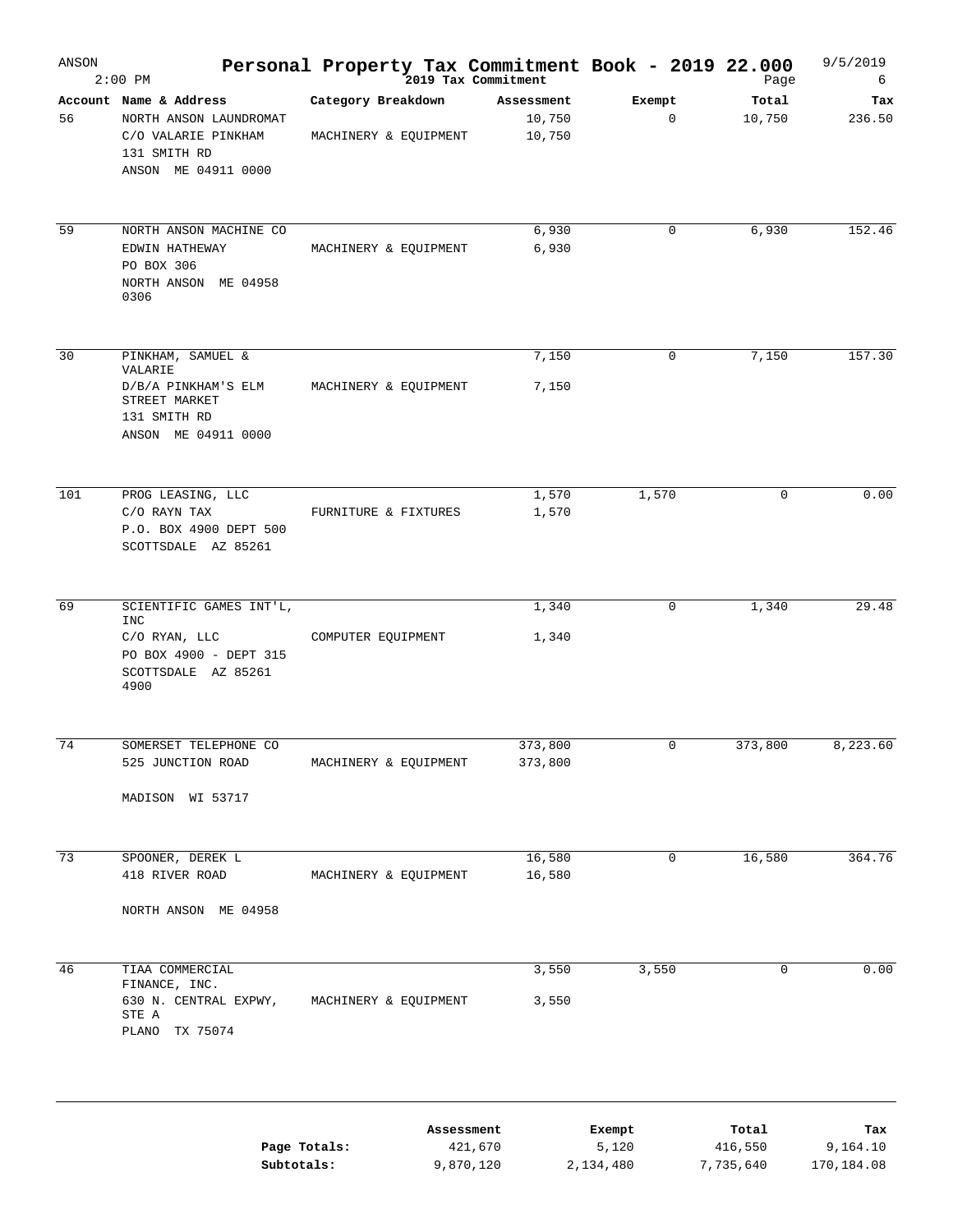| ANSON | $2:00$ PM                                                                      | Personal Property Tax Commitment Book - 2019 22.000 |                      |                        | Page            | 9/5/2019<br>7   |
|-------|--------------------------------------------------------------------------------|-----------------------------------------------------|----------------------|------------------------|-----------------|-----------------|
| 67    | Account Name & Address<br>TIME WARNER CABLE<br>INTERNET LLC                    | Category Breakdown                                  | Assessment<br>67,440 | Exempt<br>$\mathbf{0}$ | Total<br>67,440 | Tax<br>1,483.68 |
|       | C/O TIME WARNER CABLE<br>TAX DEPT<br>PO BOX 7467<br>CHARLOTTE NC 28241<br>7467 | MACHINERY & EQUIPMENT                               | 67,440               |                        |                 |                 |
| 26    | TIME WARNER CABLE                                                              |                                                     | 963,070              | $\mathbf 0$            | 963,070         | 21, 187.54      |
|       | NORTHEAST LLC<br>ATTN: PROPERTY TAX<br>DEPT                                    | MACHINERY & EQUIPMENT                               | 963,070              |                        |                 |                 |
|       | PO BOX 7467                                                                    |                                                     |                      |                        |                 |                 |
|       | CHARLOTTE NC 28241<br>7467                                                     |                                                     |                      |                        |                 |                 |
|       | 272 CAMPGROUND RD                                                              |                                                     |                      |                        |                 |                 |
| 94    | TIMEPAYMENT CORP LLC                                                           |                                                     | 830                  | $\mathbf 0$            | 830             | 18.26           |
|       | 10 M COMMERCE WAY<br>WOBURN MA 01801                                           | MACHINERY & EQUIPMENT                               | 830                  |                        |                 |                 |
| 75    | US BANK NATIONAL                                                               |                                                     | 4,840                | 4,840                  | 0               | 0.00            |
|       | ASSOCIATION<br>1310 MADRID STREET                                              |                                                     | 4,840                |                        |                 |                 |
|       |                                                                                | COMPUTER EQUIPMENT                                  |                      |                        |                 |                 |
|       | MARSHALL MN 56258                                                              |                                                     |                      |                        |                 |                 |
| 68    | VARNEY INSURANCE SOUTH,<br><b>LLC</b>                                          |                                                     | 4,870                | $\mathbf 0$            | 4,870           | 107.14          |
|       | 32 OAK ST<br>BANGOR ME 04401                                                   | FURNITURE & FIXTURES                                | 4,870                |                        |                 |                 |
|       | 63 MAIN ST                                                                     |                                                     |                      |                        |                 |                 |
| 99    | VERIZON WIRELESS                                                               |                                                     | 5,280                | 0                      | 5,280           | 116.16          |
|       | C/O PROPERTY TAX<br>DEPARTMENT                                                 | MACHINERY & EQUIPMENT                               | 5,280                |                        |                 |                 |
|       | PO BOX 635<br>BASKING RIDGE NJ 07920                                           |                                                     |                      |                        |                 |                 |
|       | 440 CAMPGROUND RD                                                              |                                                     |                      |                        |                 |                 |
| 77    | VILES, GLENN S &                                                               |                                                     | 8,580                | 0                      | 8,580           | 188.76          |
|       | CLAUDIA G<br>PO BOX 135                                                        | FURNITURE & FIXTURES                                | 820                  |                        |                 |                 |
|       |                                                                                | MACHINERY & EQUIPMENT                               | 7,760                |                        |                 |                 |
|       | NORTH ANSON<br>ME 04958<br>0135                                                |                                                     |                      |                        |                 |                 |

|              | Assessment | Exempt    | Total     | Tax        |
|--------------|------------|-----------|-----------|------------|
| Page Totals: | 1,054,910  | 4,840     | 1,050,070 | 23,101.54  |
| Subtotals:   | 10,925,030 | 2,139,320 | 8,785,710 | 193,285.62 |